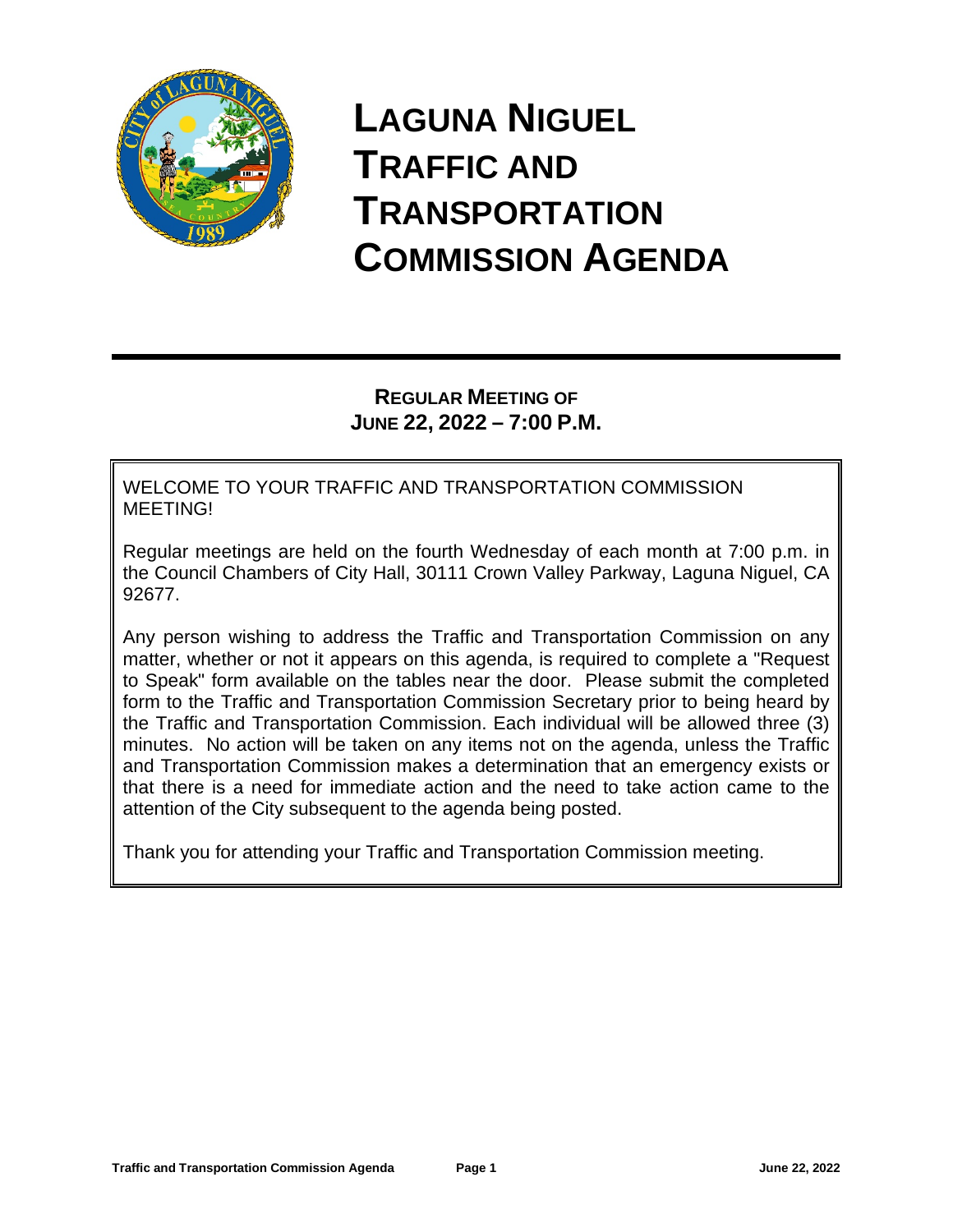## **CALL TO ORDER**

**ROLL CALL**

## **PLEDGE OF ALLEGIANCE**

## **PUBLIC COMMENTS**

### **CONSENT CALENDAR**

**1. [Minutes of the Traffic and Transportation Commission Meeting on](https://cityoflagunaniguel.org/DocumentCenter/View/22884/TC-Minutes-05-25-2022)  May [25, 2022](https://cityoflagunaniguel.org/DocumentCenter/View/22884/TC-Minutes-05-25-2022)** 

### *Recommendation*

Approve as written or amended.

## **DISCUSSION ITEMS**

## **1. [Traffic Safety Update](https://cityoflagunaniguel.org/DocumentCenter/View/22885/Traffic-Safety-Update)**

### *Recommendation*

Staff recommends that the Traffic and Transportation Commission receive the presentation from Police Services and file this report.

## **STAFF, CITY COUNCIL, AND COMMISSION COMMENTS**

- **1. Staff Comments**
- **2. City Council Comments**
- **3. Commission Comments**

#### **ADJOURNMENT**